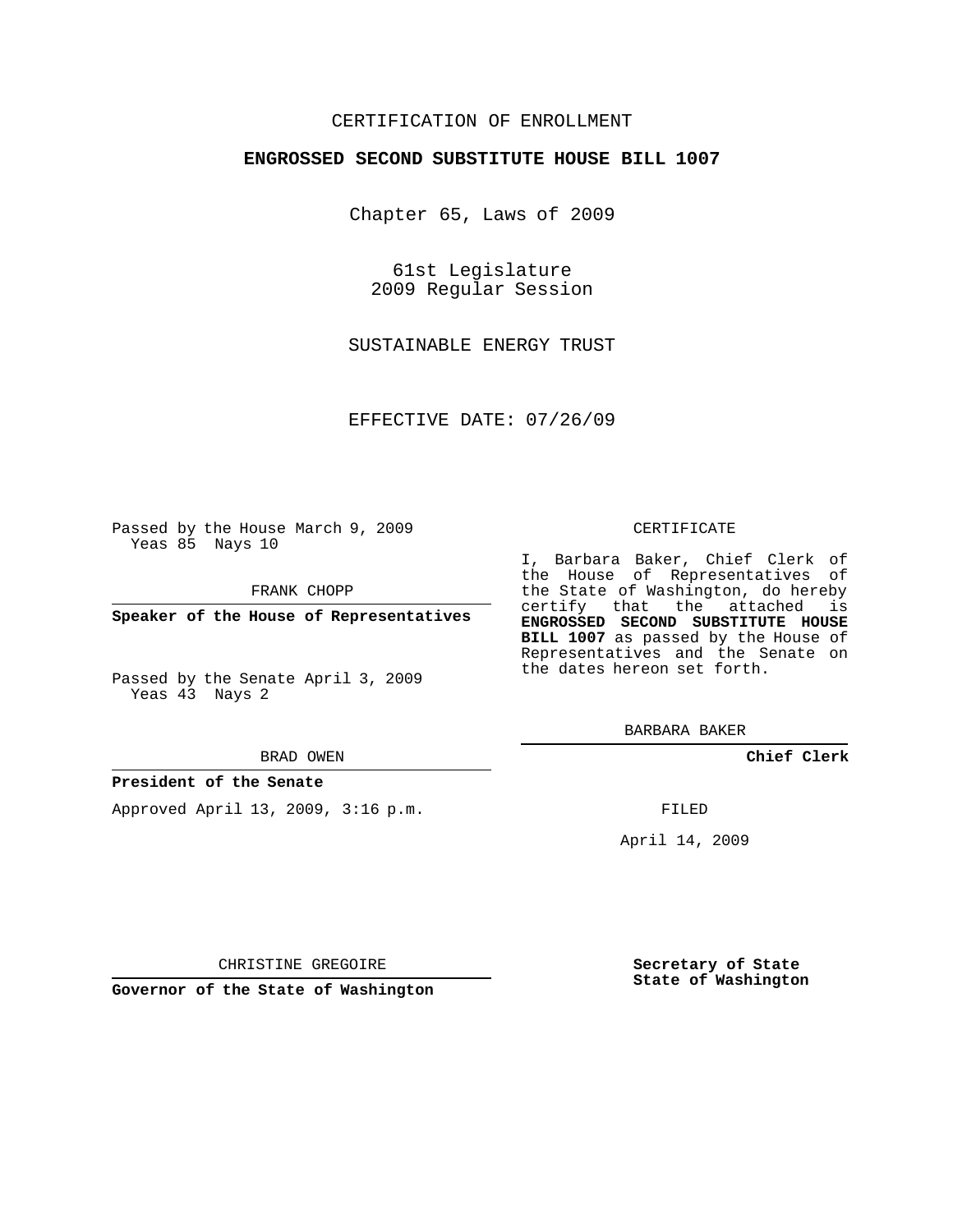# **ENGROSSED SECOND SUBSTITUTE HOUSE BILL 1007** \_\_\_\_\_\_\_\_\_\_\_\_\_\_\_\_\_\_\_\_\_\_\_\_\_\_\_\_\_\_\_\_\_\_\_\_\_\_\_\_\_\_\_\_\_

\_\_\_\_\_\_\_\_\_\_\_\_\_\_\_\_\_\_\_\_\_\_\_\_\_\_\_\_\_\_\_\_\_\_\_\_\_\_\_\_\_\_\_\_\_

Passed Legislature - 2009 Regular Session

# **State of Washington 61st Legislature 2009 Regular Session**

**By** House Capital Budget (originally sponsored by Representatives Morris, Chase, Morrell, Liias, Anderson, Upthegrove, Seaquist, Hudgins, and Moeller)

READ FIRST TIME 03/03/09.

 1 AN ACT Relating to creating a sustainable energy trust; amending 2 RCW 43.180.020; adding a new section to chapter 43.180 RCW; and 3 creating a new section.

4 BE IT ENACTED BY THE LEGISLATURE OF THE STATE OF WASHINGTON:

 NEW SECTION. **Sec. 1.** The legislature intends to promote the development of renewable energy technologies and the application of energy efficiency measures by authorizing the issuance of revenue bonds to finance renewable energy and energy efficiency improvement costs. The legislature finds that by providing access to low-cost capital to finance renewable energy and energy efficiency projects, a key barrier is eliminated.

12 **Sec. 2.** RCW 43.180.020 and 1990 c 167 s 1 are each amended to read 13 as follows:

14 ((<del>Unless the context clearly requires otherwise,</del>)) The definitions 15 in this section apply throughout this chapter unless the context 16 clearly requires otherwise.

17 (1) "Bonds" means the bonds, notes, or other evidences of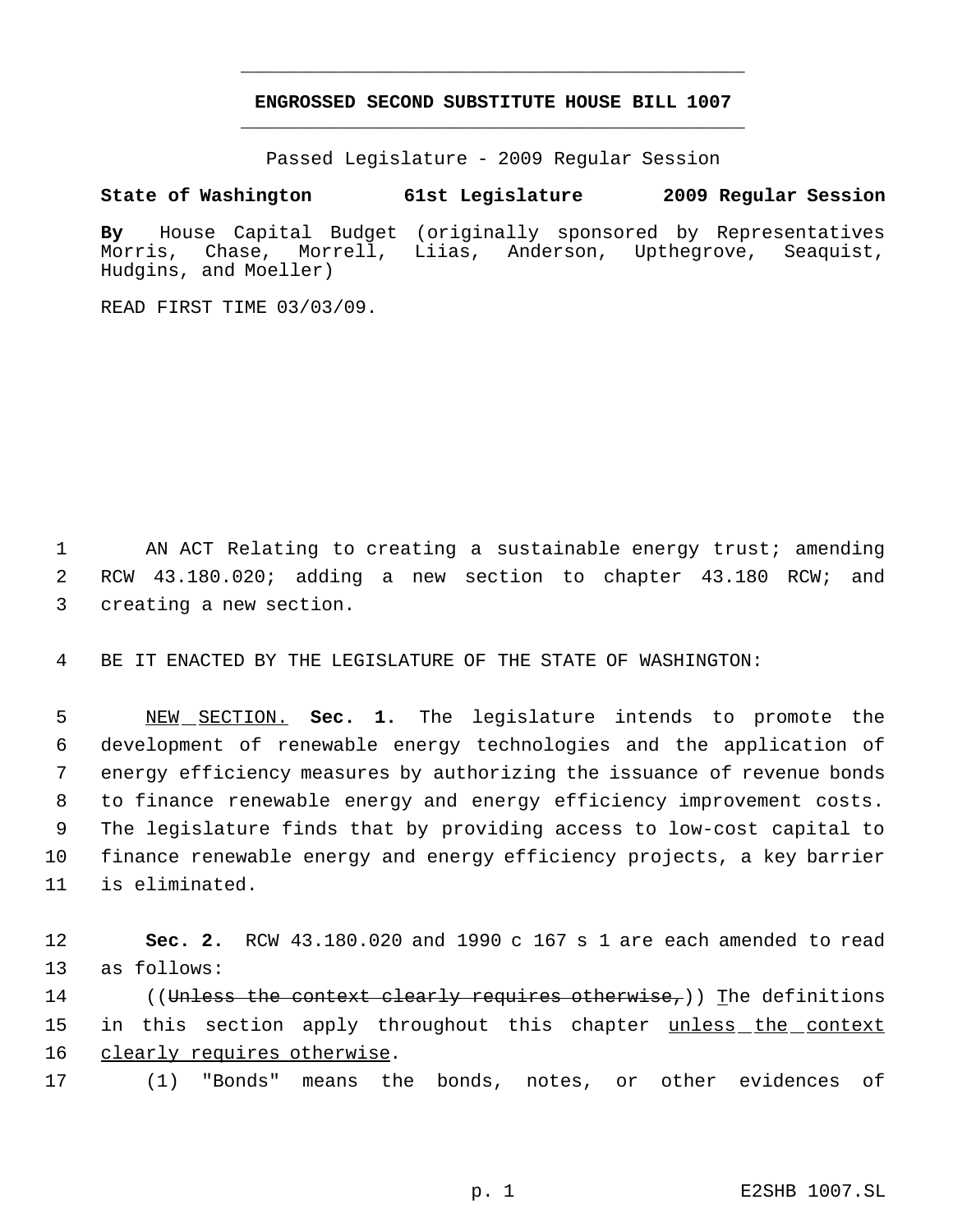indebtedness of the commission, the interest paid on which may or may not qualify for tax exemption.

 (2) "Certifying authority" means: (a) For improvements involving 4 solar electric systems, the Washington climate and rural energy development center at Washington State University, established under 6 RCW 28B.30.642; or (b) for all other energy efficiency and renewable energy improvements, any utility company or other institution qualified to assess and certify the feasibility and benefit of energy efficiency and renewable energy improvements in a manner that is efficient and minimizes the amount of time or cost.

 (3) "Code" means the federal internal revenue code of 1954, as now or hereafter amended, and the regulations and rulings promulgated thereunder.

14 ( $(\langle 3 \rangle)$ ) (4) "Commission" means the Washington state housing finance commission or any board, body, commission, department, or officer succeeding to the principal functions thereof or to whom the powers conferred upon the commission shall be given by law.

 $((+4))$   $(5)$  "Costs of housing" means all costs related to the development, design, acquisition, construction, reconstruction, leasing, rehabilitation, and other improvements of housing, as determined by the commission.

22 (((5)) (6) "Eligible applicant" means, with respect to the 23 sustainable energy trust program, an owner of a residential, agricultural, commercial, state, or municipal property.

 (7) "Eligible person" means a person or family eligible in accordance with standards promulgated by the commission. Such persons shall include those persons whose income is insufficient to obtain at a reasonable cost, without financial assistance, decent, safe, and sanitary housing in the area in which the person or family resides, and may include such other persons whom the commission determines to be eligible.

32 (((6))) (8) "Energy efficiency improvement" means an installation 33 or modification that is designed to reduce energy consumption in 34 residential, agricultural, commercial, state, or municipal properties. The term includes, but is not limited to: Insulation; storm windows and doors; automatic energy control systems; heating, ventilating, or air conditioning and distribution system modifications or replacements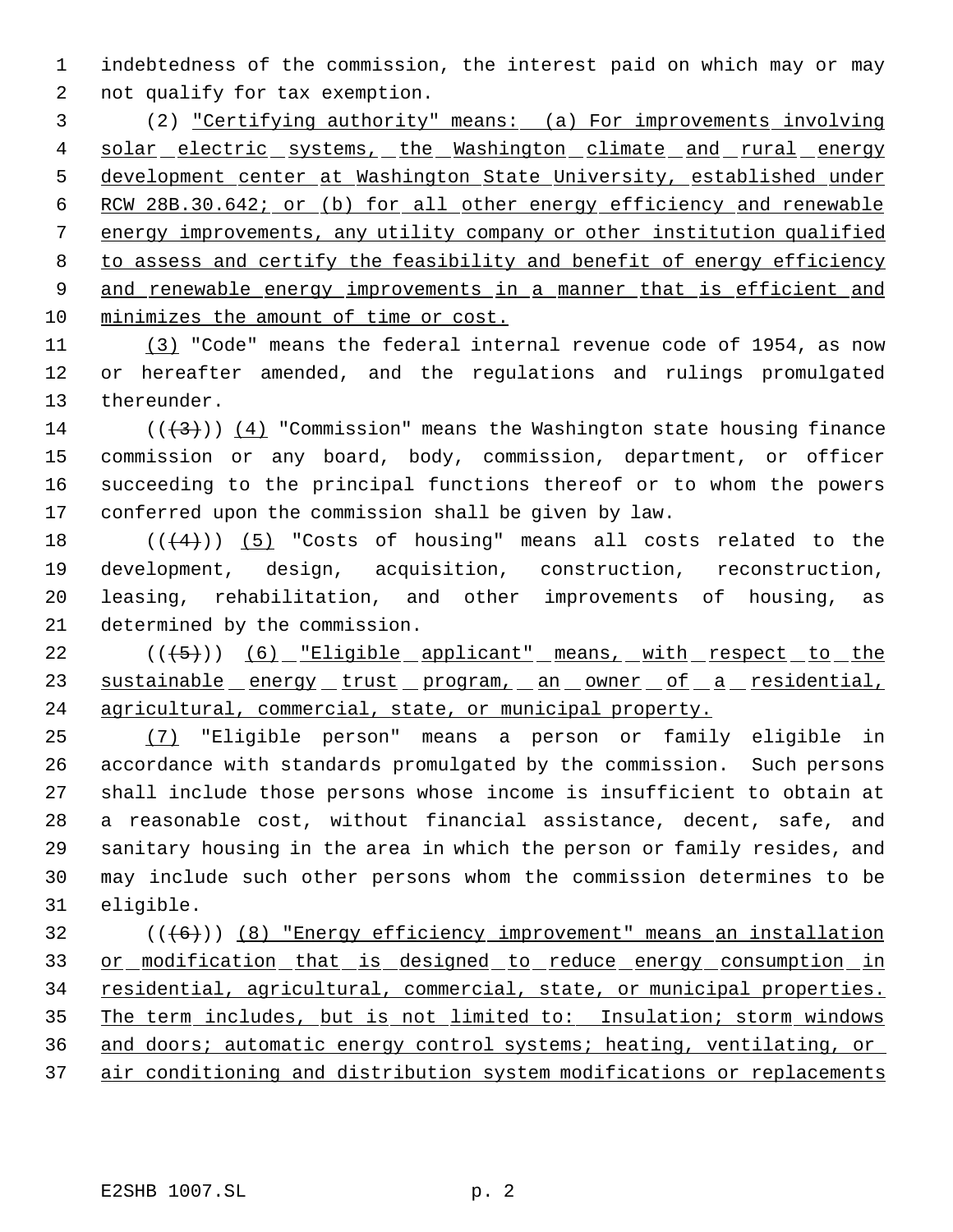1 in buildings or central plants; caulking and weather stripping; energy

2 recovery systems; geothermal heat pumps; and day lighting systems.

 (9) "Housing" means specific new, existing, or improved residential dwellings within this state or dwellings to be constructed within this state. The term includes land, buildings, and manufactured dwellings, and improvements, furnishings, and equipment, and such other nonhousing facilities, furnishings, equipment, and costs as may be incidental or appurtenant thereto if in the judgment of the commission the facilities, furnishings, equipment and costs are an integral part of the project. Housing may consist of single-family or multifamily dwellings in one or more structures located on contiguous or noncontiguous parcels or any combination thereof. Improvements may include such equipment and materials as are appropriate to accomplish energy efficiency within a dwelling. The term also includes a dwelling constructed by a person who occupies and owns the dwelling, and nursing homes licensed under chapter 18.51 RCW.

 $((+7))$   $(10)$  "Mortgage" means a mortgage, mortgage deed, deed of trust, security agreement, or other instrument securing a mortgage loan and constituting a lien on or security interest in housing. The property may be held in fee simple or on a leasehold under a lease having a remaining term, at the time the mortgage is acquired, of not less than the term of repayment of the mortgage loan secured by the mortgage. The property may also be housing which is evidenced by an interest in a cooperative association or corporation if ownership of the interest entitles the owner of the interest to occupancy of a dwelling owned by the association or corporation.

 $((+8))$   $(11)$  "Mortgage lender" means any of the following entities which customarily provide service or otherwise aid in the financing of housing and which are approved as a mortgage lender by the commission: A bank, trust company, savings bank, national banking association, savings and loan association, building and loan association, mortgage banker, mortgage company, credit union, life insurance company, or any other financial institution, governmental agency, municipal corporation, or any holding company for any of the entities specified in this subsection.

 ( $(\frac{49}{12})$  (12) "Mortgage loan" means an interest-bearing loan or a participation therein, made to a borrower, for the purpose of financing the costs of housing, evidenced by a promissory note, and which may or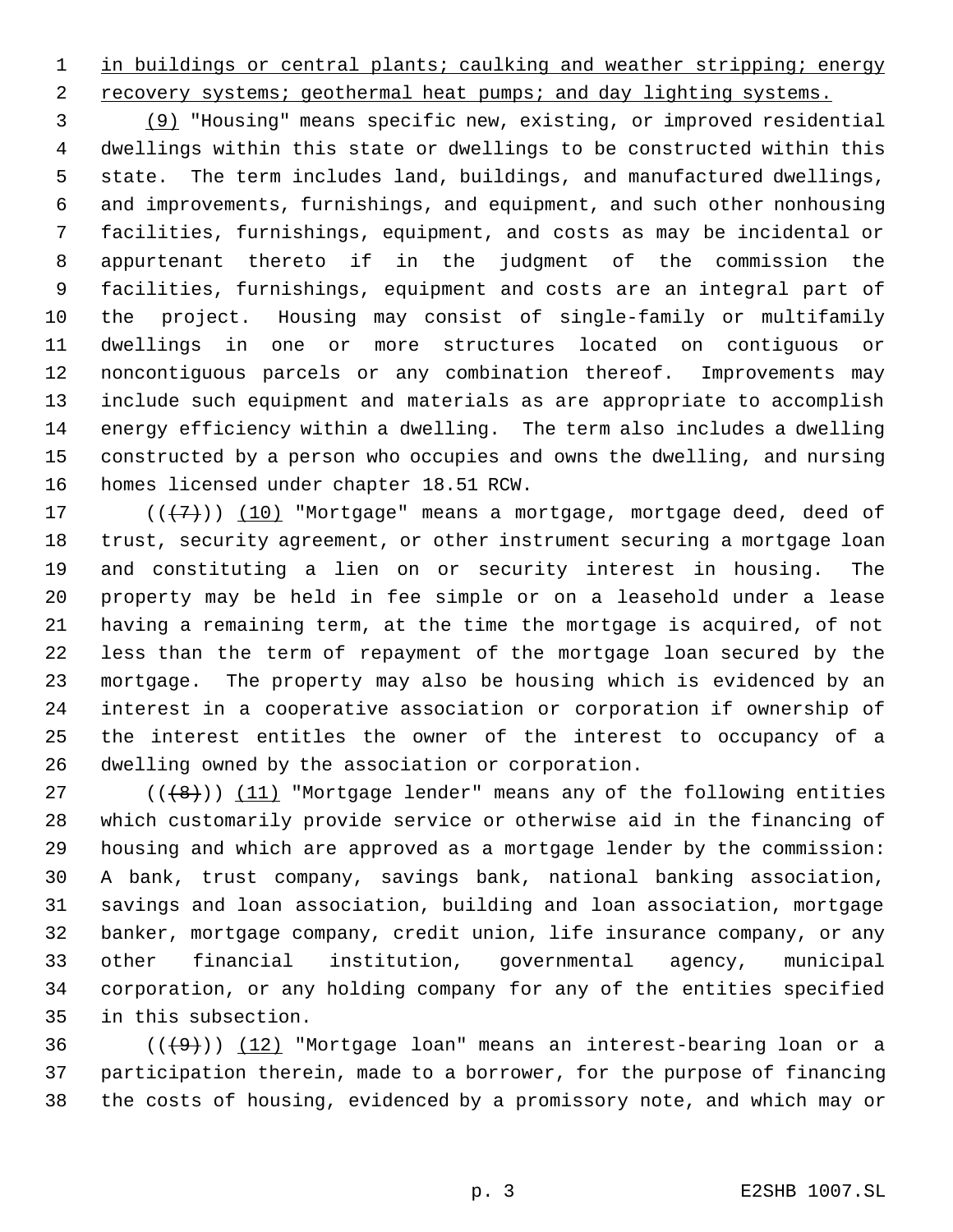may not be secured (a) under a mortgage agreement, (b) under any other security agreement, regardless of whether the collateral is personal or real property, or (c) by insurance or a loan guarantee of a third party. However, an unsecured loan shall not be considered a mortgage loan under this definition unless the amount of the loan is under two thousand five hundred dollars.

 (13) "Qualified improvement" means an energy efficiency improvement which has been approved by a certifying authority or a net metering 9 system as defined under RCW 80.60.010.

 NEW SECTION. **Sec. 3.** A new section is added to chapter 43.180 RCW to read as follows:

 (1) If economically feasible, the commission shall develop and implement a sustainable energy trust program to provide financing for qualified improvement projects. In developing the sustainable energy trust program, the commission shall establish eligibility criteria for financing that will enable it to choose eligible applicants who are likely to repay loans made or acquired by the commission and funded from the proceeds of commission bonds.

(2) The commission shall, if economically feasible:

 (a) Issue bonds, as defined in RCW 43.180.020, for the purpose of financing loans for qualified energy efficiency and renewable energy improvement projects in accordance with RCW 43.180.150;

 (b) Participate fully in federal and other governmental programs and take actions that are necessary and consistent with this chapter to secure to itself and the people of the state the benefits of programs to promote energy efficiency and renewable energy technologies;

 (c) Contract with a certifying authority to accept applications for energy efficiency and renewable energy improvement projects, to review applications, including binding fixed price bids for the improvements, and to approve qualified improvements for financing by the commission. For solar electric systems, the certifying authority must use an application certification process similar to the investment cost recovery incentive application process provided under RCW 82.16.120. No work by a certifying authority may commence under this section until a request has been made by the commission; and

(d) Before entering into a contract with a certifying authority as